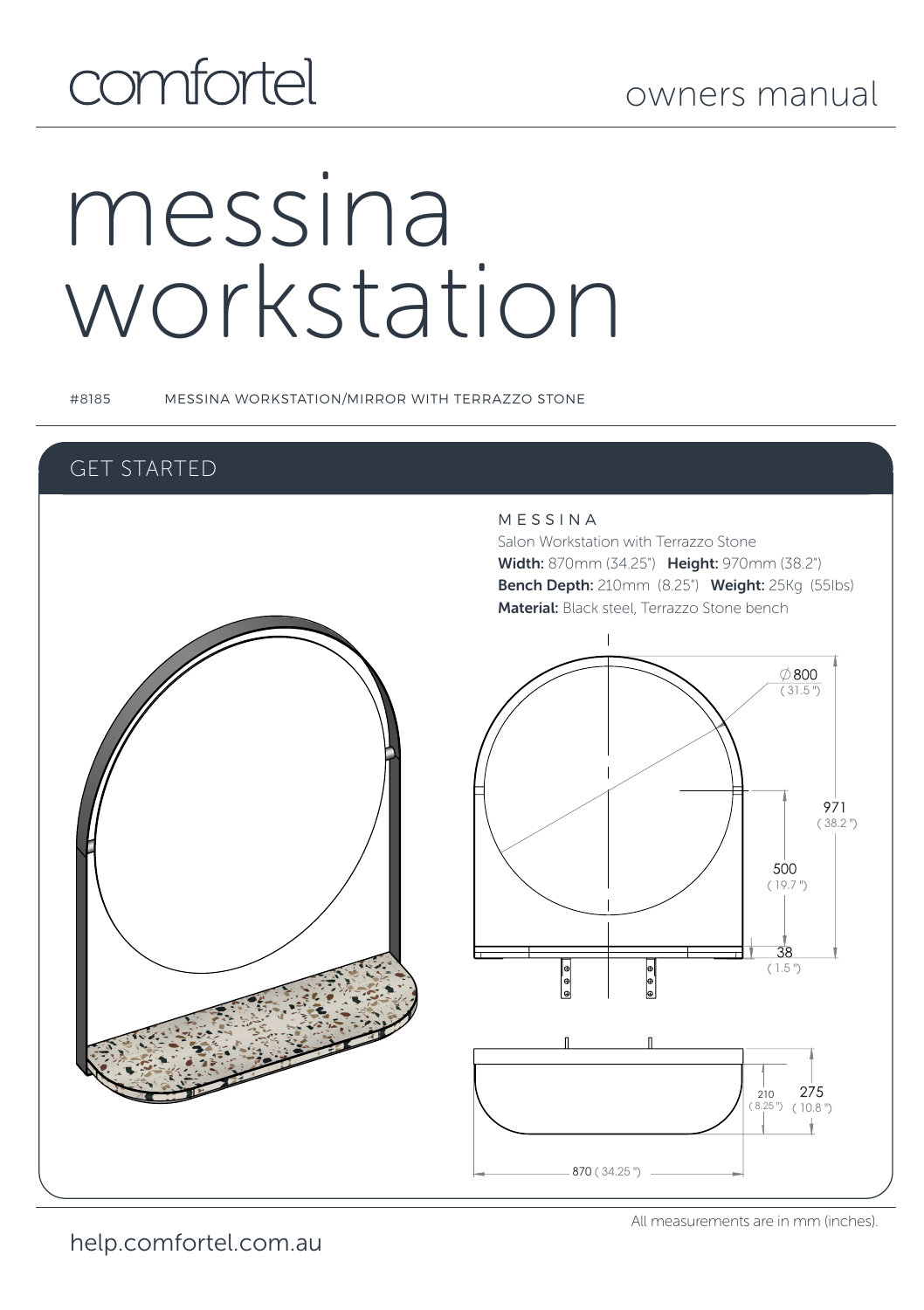### Δ IMPORTANT PLEASE READ THESE SAFETY INSTRUCTIONS

### GENERAL SAFETY

- 1. Read carefully and keep these instructions in a safe place.
- 2. Use this product only for its intended function and do not use attachments not recommended by the manufacturer.
- 3. Do not use outdoors.



## IMPORTANT

WALL FIXINGS NOT SUPPLIED. PLEASE REFER TO MIRROR WEIGHT WHEN INSTALLING TO DETERMINE BEST PRACTICE MOUNTING. WALL STUDS AND NOGGINS ARE NOT REQUIRED WHEN INSTALLING MIRRORS

B

ة i Ŋ۱

PLEASE USE CORRECT FIXTURES FOR MOUNTING BASED ON WALL TYPE. NO RESPONSIBILITY<br>IS ACCEPTED FOR ANY DAMAGE OR INJURY CAUSED BY INCORRECT MOUNTING.

### ASSEMBLY

4

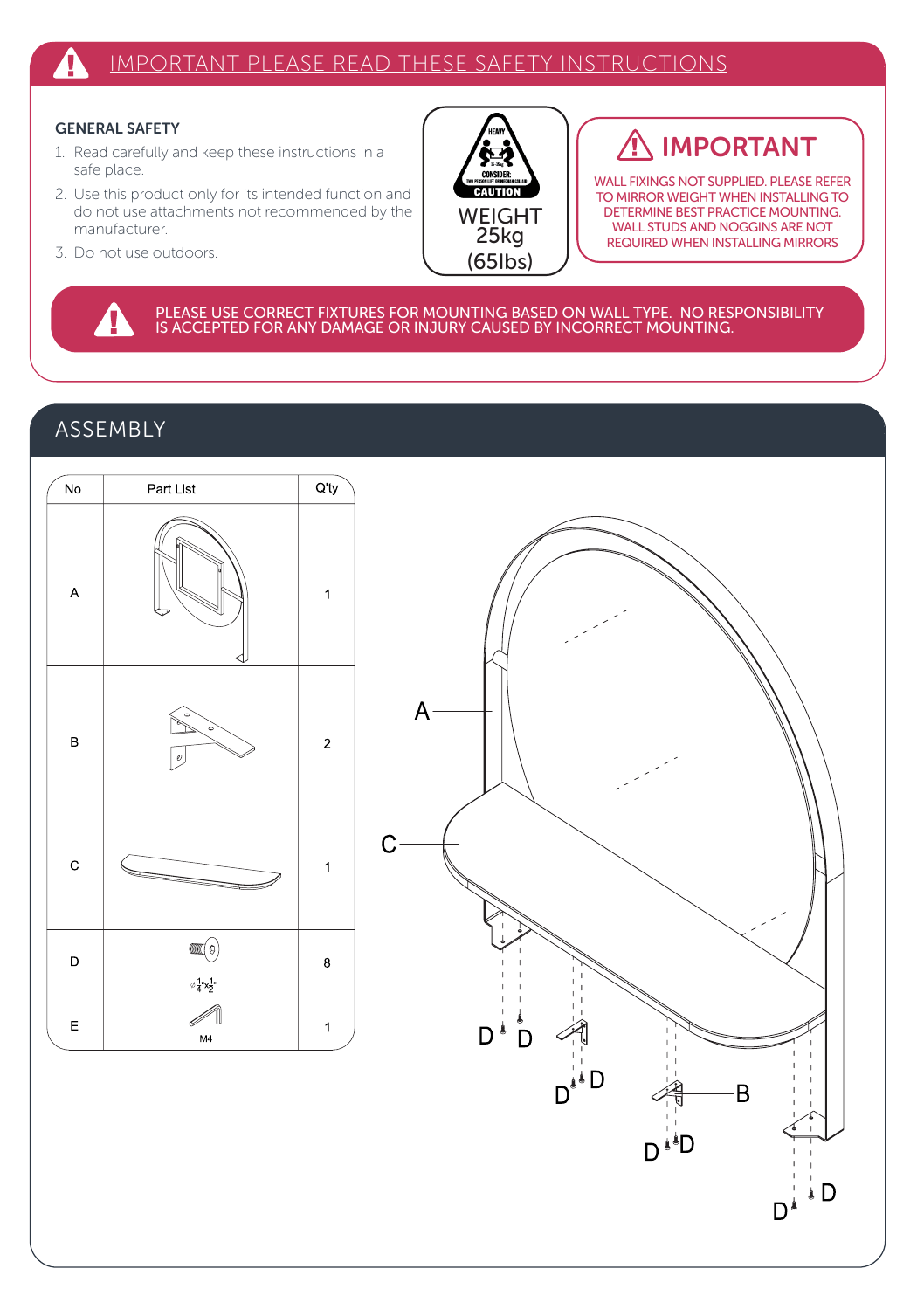### INSTALLATION: RECOMMENDED WALL MOUNTING



### BEFORE INSTALLING YOU SHOULD CONSIDER THE FOLLOWING:

Allow for the necessary room around the unit for free movement. When installing,position bench so it is 800mm - 850mm (31.5" - 34") from the floor. This is the recommended bench height.

### MOUNTING TO WALL

- 1. Position frame as pictured
- 2. Using fixings (Not supplied), secure frame to wall

All measurements are in MM (Inches.)

## IMPORTANT

WALL FIXINGS NOT SUPPLIED. PLEASE REFER TO MIRROR WEIGHT WHEN INSTALLING TO DETERMINE BEST PRACTICE MOUNTING. WALL STUDS AND NOGGINS ARE NOT REQUIRED WHEN INSTALLING MIRRORS

PLEASE USE CORRECT FIXTURES FOR MOUNTING BASED ON WALL TYPE. NO RESPONSIBILITY IS ACCEPTED FOR ANY DAMAGE OR INJURY CAUSED BY INCORRECT MOUNTING.